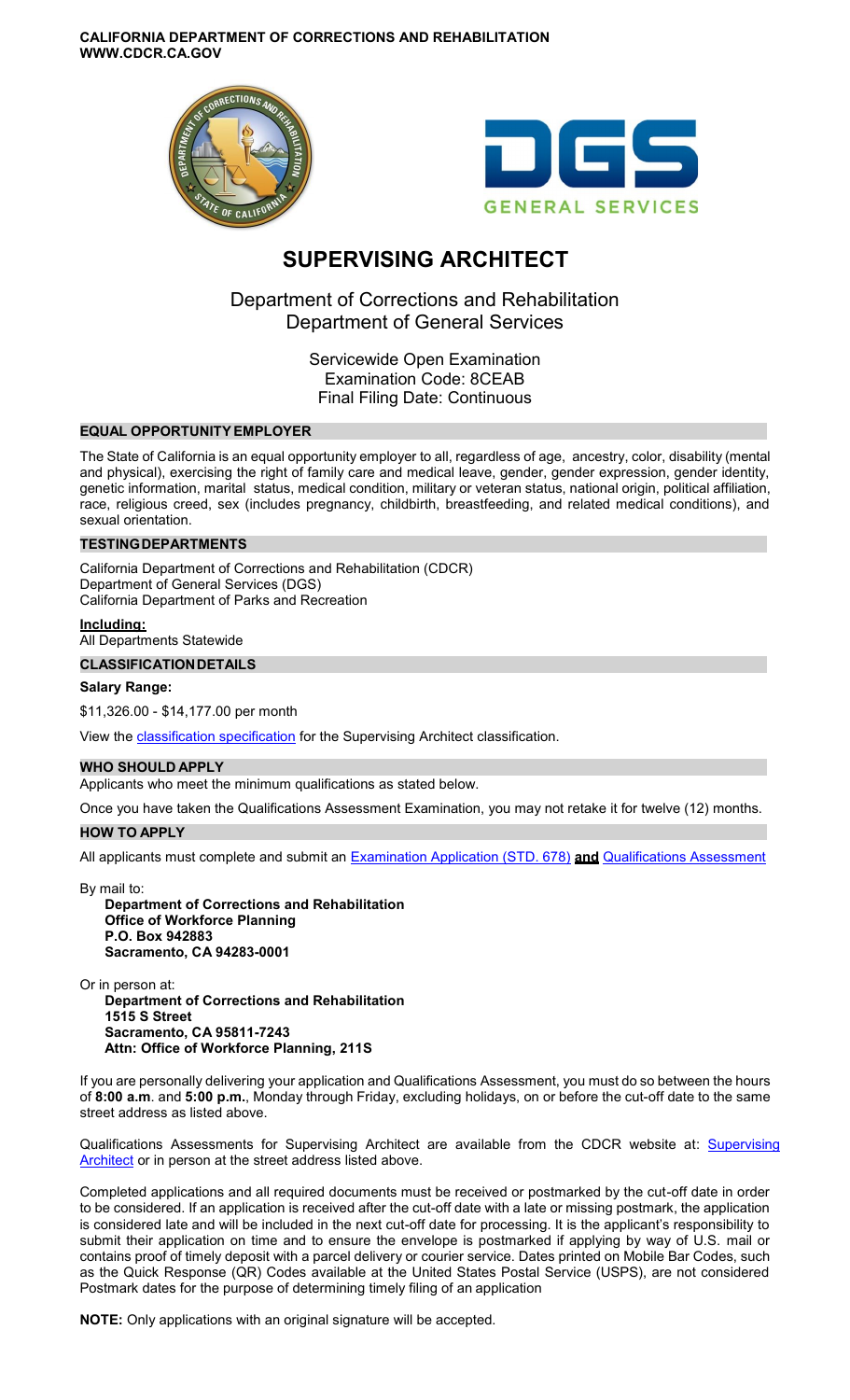# **SPECIALTESTINGARRANGEMENTS**

If you require special testing arrangements due to a verified disability or medical condition, mark the appropriate box on your Examination Application (STD. 678) and you will be contacted to make specific arrangements. You may also contact the Office of Workforce Planning at (916) 322-2545.

#### **APPLICATION DEADLINES/REQUIREMENTS**

Candidates must complete and return the Supervising Architect Qualifications Assessment along with his/her Examination Application (STD. 678). Candidates who meet the minimum qualifications will have their Qualifications Assessment rated.

All applicants must meet the minimum qualifications for this examination by the cut-off date.

#### **TEST DATE**

Applications will be accepted on a continuous basis.

**Cut-off dates for processing will be:** 

| September 1, 2021 | December 1, 2021 | March 1, 2022 | June 1, 2022 |
|-------------------|------------------|---------------|--------------|
| October 1, 2021   | January 3, 2022  | April 1, 2022 | July 1, 2022 |
| November 1, 2021  | February 1, 2022 | May 2, 2022   |              |

**Note:** *Check back periodically as cut-off dates may be added in the future. Additionally, cut-off dates are subject to change or be cancelled at any time. Such changes or cancellations will be in accordance with civil service laws and rules.* 

Results notices will be mailed in 6 – 7 weeks following each cut-off date. Please contact the Office of Workforce Planning at (916) 322-2545 if you have not received your notice after 7 weeks.

# **MINIMUM QUALIFICATIONS**

Possession of a valid certificate of registration as an Architect issued by the California State Board of Architectural Examiners is required. (Applicants who are eligible to apply for registration will be admitted into the examination but must possess a valid certificate of registration to be eligible for appointment.) **and** 

#### **Either 1**

Two years of experience in California state service performing the duties of a Senior Architect.

**Or 2** 

Five years of responsible experience in architectural planning and design of major buildings. **and** 

**Education:** Equivalent to graduation from college with major work in architecture. (Additional qualifying experience may be substituted for the required education on a year-for-year basis.)

**NOTE:** Equivalent to graduation from college refers to a Bachelor's degree. Applicants must have the number of semester or quarter credits, as well as the required coursework necessary to be awarded a four year Bachelor's degree. When education and/or specific course work is required, provide a copy of unofficial transcripts along with your application.

#### **Applicants must show their valid certificate of registration as an Architect issued by the California State Board of Architectural Examiners number, title, and expiration date on their Examination Application (STD. 678).**

Qualifying experience may be combined on a proportionate basis if the requirements stated above include more than one pattern and are distinguished as "Either" 1, "or" 2, "or" 3, etc. For example, candidates who possess qualifying experience amounting to 50% of the required time of Pattern 1, and additional experience amounting to 50% of the required time of Pattern 2, may be admitted to an examination as meeting 100% of the overall experience requirement.

**OUT-OF-CLASS EXPERIENCE:** A "completion of an out-of-class assignment" memorandum, dated within one year of assignment completion, is required to use as out-of-class experience to meet the minimum qualifications for examination purposes. Employees may obtain this documentation from his/her Institutional Personnel Officer/Personnel Liaison. Out-of-class experience without required documentation will not be considered for examination purposes.

#### **SPECIAL PERSONAL CHARACTERISTICS**

Demonstrated creative and artistic ability.

#### **POSITION DESCRIPTION ANDLOCATION(S)**

A Supervising Architect, under general direction, supervises an architectural design group in the creation of plans and designs for major buildings and groups of buildings; may serve in some cases as a design specialist to create plans for complex and specialized projects; may serve in capacity of project manager.

Positions exist statewide with CDCR, DGS, Department of Parks and Recreation, and Department of Water Resources.

#### **EXAMINATION PLAN**

**EXAMINATION INTERVIEWS WILL NOT BE HELD.** This examination will consist of a Qualifications Assessment weighted 100%. To obtain a position on the eligible list, applicants must achieve a minimum rating of 70.00% on the Qualifications Assessment.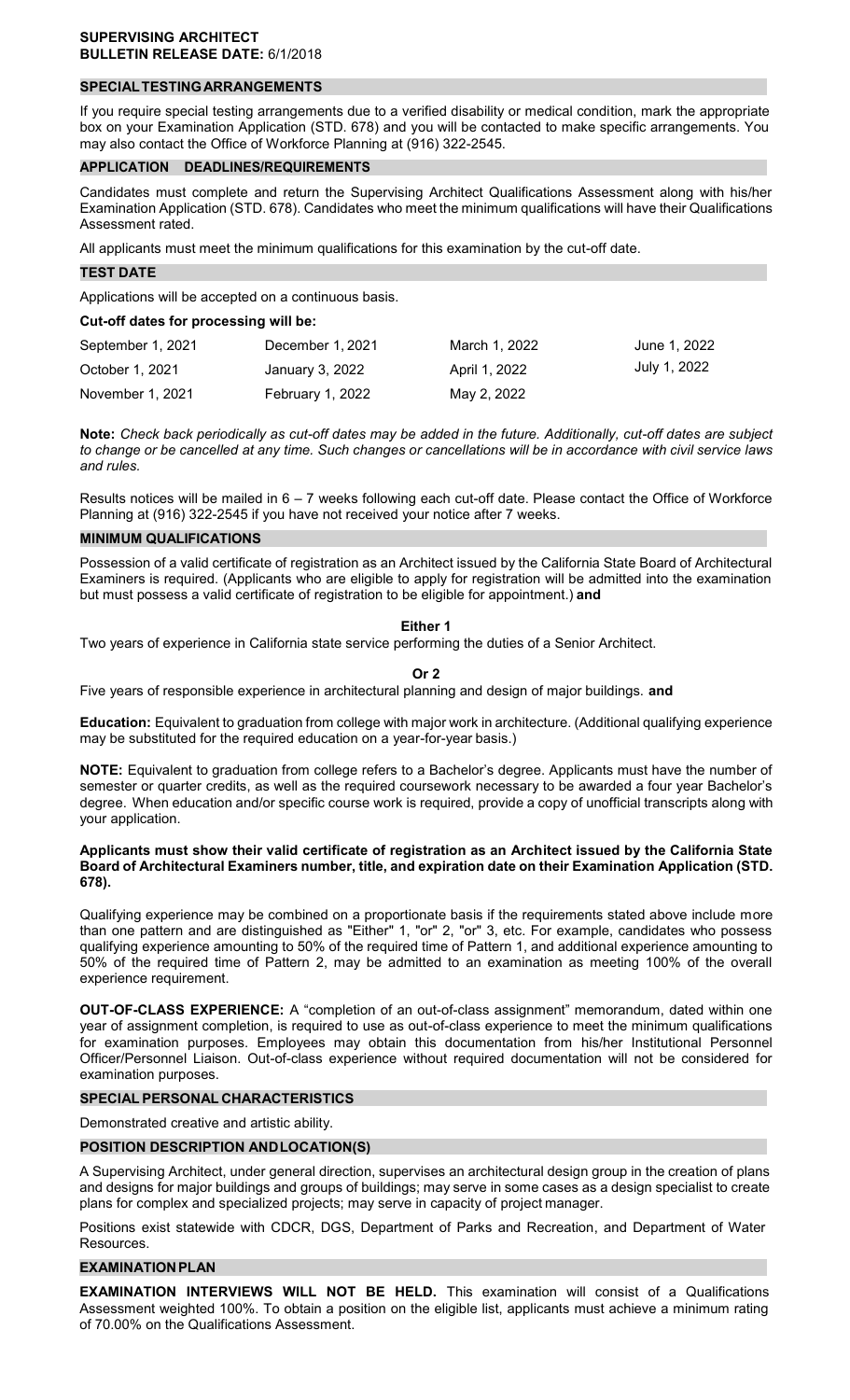## **SUPERVISING ARCHITECT BULLETIN RELEASE DATE:** 6/1/2018

The Qualifications Assessment is designed to elicit a range of specific information regarding each candidate's knowledge, skill, abilities, and potential to effectively perform the duties relative to the classification. Candidates who meet the minimum qualifications will have their Qualifications Assessment rated and successful candidates will be placed on an eligible list. **SUBMISSION OF THE QUALIFICATIONS ASSESSMENT IS MANDATORY.**  Candidates who do not submit a completed Qualifications Assessment will be eliminated from this examination.

## **Qualifications Assessment -- Weighted 100.00%**

**Scope:** Emphasis in the examination will be on measuring competitively, relative to job demands, each candidate's:

# **Knowledge of:**

- 1. Architecture, architectural practice, details of planning and designing of public buildings, and groups of buildings.
- 2. Architectural and building materials.
- 3. Costs, codes, and construction methods.
- 4. Structural, electrical, and mechanical engineering as related to buildings.
- 5. Methods of organization and personnel management.
- 6. Principles of budgeting.
- 7. The department's Equal Employment Opportunity (EEO) objectives.
- 8. A supervisor's role in the EEO Program and the processes available to meet EEO objectives.

#### **Ability to:**

- 1. Make and analyze comprehensive architectural designs.
- 2. Present information clearly and effectively in pictorial and written forms.
- 3. Analyze situations accurately, and adopt an effective course of action.
- 4. Direct the work of a group of architectural designers or project architects.
- 5. Effectively contribute to the EEO objectives.

The Job Analysis identifies job duties and job requirements for the classification and may be referenced in preparing for the examination. The Job Analysis for the Supervising Architect is available on the CDCR website at: [CDCR Job Analysis](https://www.cdcr.ca.gov/Career_Opportunities/HR/OPS/Exams/Analysis/index.html) 

## **ELIGIBLE LIST INFORMATION**

The resulting eligible list will be established to fill vacancies for CDCR, DGS, Department of Parks and Recreation, including all departments statewide.

Names of successful candidates are merged onto the list(s) in order of final scores, regardless of date. Eligibility expires 12 months after establishment unless the needs of the service and conditions of the list(s) warrant a change in this period.

# **VETERANS' PREFERENCE/CAREER CREDITS**

Veterans' Preference will be granted in this examination. Veterans who have achieved permanent civil service status are not eligible to receive Veterans' Preference. Career credits will not be granted in this examination.

#### **DIVERSITY ANDINCLUSION**

The California Department of Corrections and Rehabilitation and the California Correctional Health Care Services are committed to building an inclusive and culturally diverse workplace. We are determined to attract and hire more candidates from diverse communities and empower all employees from a variety of cultural backgrounds, perspectives, and personal experiences. We are proud to foster inclusion and drive collaborative efforts to increase representation at all levels of the Department.

#### **DRUG-FREESTATEMENT**

It is an objective of the State of California to achieve a drug-free State work place. Any applicant for State employment will be expected to behave in accordance with this objective, because the use of illegal drugs is inconsistent with the law of the State, the rules governing civil service, and the special trust placed in public servants.

#### **GENERAL INFORMATION**

**Applications are available** at CDCR, California Department of Human Resources (CalHR), local offices of the Employment Development Department, and through your [CalCareer Account.](https://www.jobs.ca.gov/) 

**Veterans' Preference:** California law allows the granting of Veterans' Preference in any **Open** examination. In accordance with Government Code Sections 18973.1 and 18973.5, Veterans' Preference will be awarded as follows: 1) any veteran, widow or widower of a veteran, or spouse of a 100% disabled veteran, who achieves a passing score in an open examination, shall be ranked in the top rank of the resulting eligibility list. Any veteran who has been dishonorably discharged or released is not eligible for Veterans' Preference; 2) Veterans' Preference is not granted once a person achieves permanent civil service status.

Directions to apply for Veterans' Preference are available at the CalHR's website by clicking on the following link: [CalCareer Veterans.](https://jobs.ca.gov/CalHRPublic/Landing/Veterans.aspx) Additional information can also be found at the California Department of Veterans Affairs at CalVet Veterans.

**The Department of Corrections and Rehabilitation** reserves the right to revise the examination plan to better meet the needs of the service, if the circumstances under which this examination was planned change. Such revision will be in accordance with civil service laws and rules and all applicants will be notified.

**Examination Locations:** If this examination requires a written test and/or oral interview, they will be scheduled throughout the State at the correctional institutions, youth facilities, and/or parole regions. However, locations of the written test and/or oral interview may be limited or extended as conditions change.